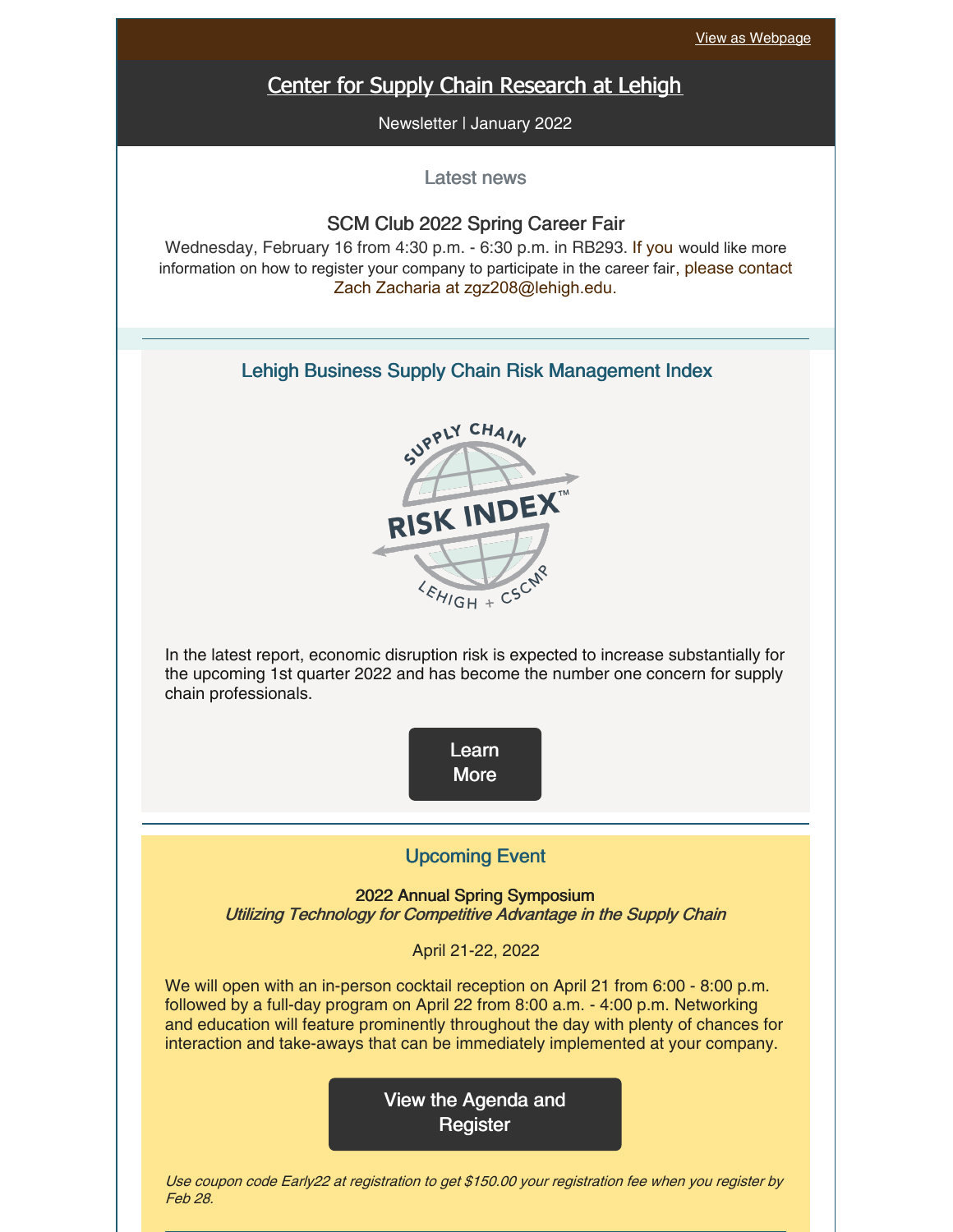

#### 2021 Fall Forum November 4 and 5

The 2021 Annual Fall Forum and SCM Industry Professional Networking Night were a combination of in-person and virtual this year.

View a [Summary](https://youtu.be/3u888cb-1CA) **Video** 

## Industry Partner Spotlight

Vinay Govande President ESPI (Enterprise Systems Partners, Inc.)

Vinay has 25 years of progressive experience in supply-chain, information technology, and continuous improvement.







## Latest Podcast

Zach Zacharia on What's Happening with the Supply Chain Now?

Zach Zacharia, associate professor of supply chain management, discusses the disruptive year for the global supply chain and the biggest risks facing supply chain businesses in the first quarter of 2022.

[Listen](https://business.lehigh.edu/blog/2021/zach-zacharia-whats-happening-supply-chain-now) Now

## Supply Chain News

- [Shortages](https://www.supplychainquarterly.com/articles/5975-shortages-aplenty-is-lean-the-problem-or-the-answer) aplenty: Is Lean the problem or the answer?
- New index [measures](https://www.freightwaves.com/news/new-index-measures-supply-chain-pressure-and-its-really-high) supply chain pressure and it's really high
- The [supply-chain](https://www.wsj.com/articles/the-supply-chain-crunch-is-like-a-traffic-jam-allow-us-to-explain-11640786401) crunch is like a traffic jam. Allow us to explain.



CENTER FOR SUPPLY CHAIN RESEARCH AT LEHIGH